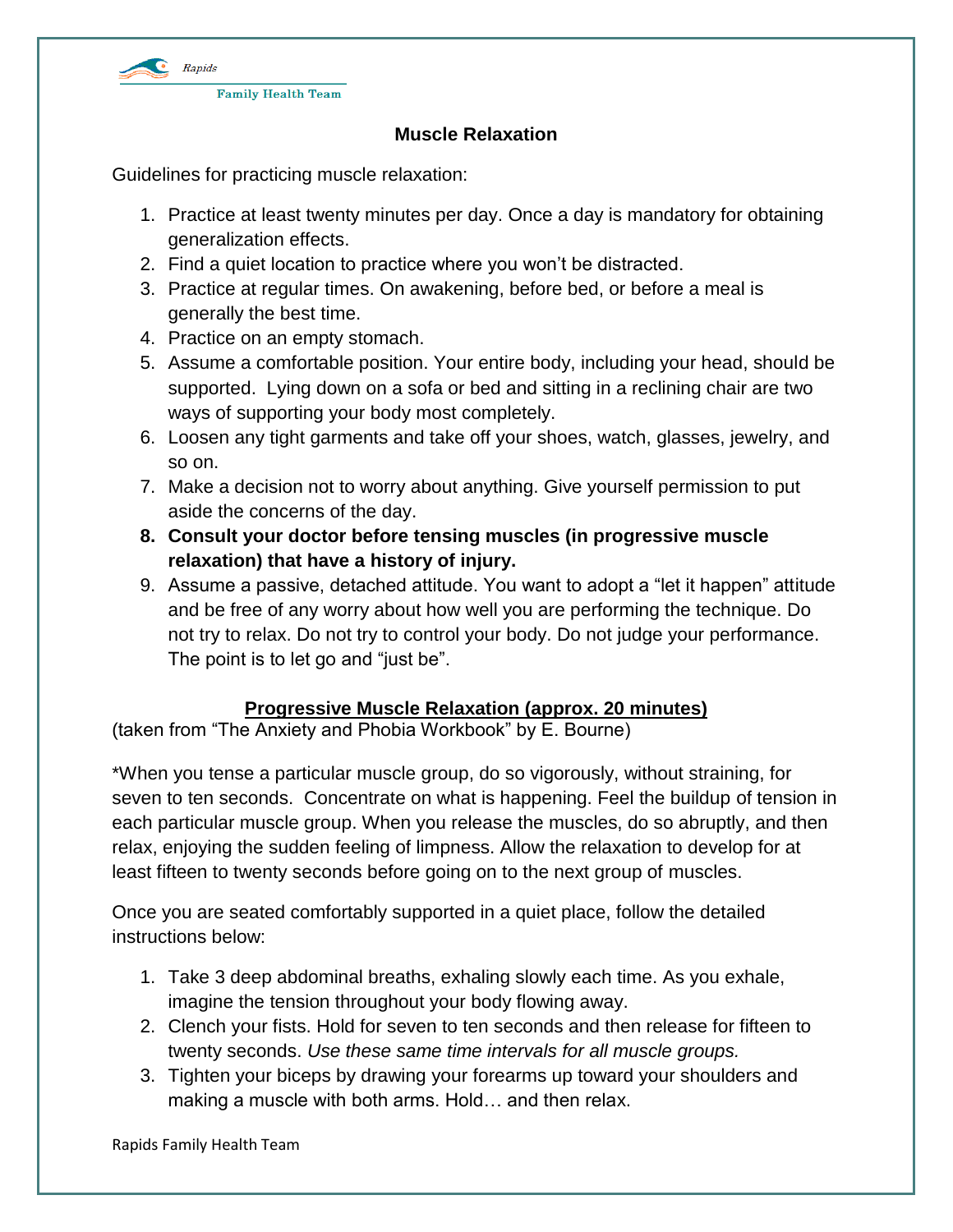

**Family Health Team** 

- 4. Tighten your triceps by extending your arms out straight and locking your elbows. Hold… and then relax.
- 5. Tense the muscles in your forehead by raising your eyebrows as far as you can. Hold… and then relax. Imagine your forehead muscles becoming smooth and limp as they relax.
- 6. Tense the muscles around your eyes by clenching your eyelids tightly shut. Hold… and then relax. Imagine sensations of deep relaxation spreading all around the area of your eyes.
- 7. Tighten your jaw by opening your mouth so widely that you stretch the muscles around the hinges of your jaw. Hold… and then relax. Let your lips part and allow your jaw to hang loose.
- 8. Tighten the muscles in the back of your neck by pulling your head back as if you were going to touch your head to your back (be gentle with this muscle group to avoid injury). Focus only on tensing the muscles in your neck. Hold… and then relax.
- 9. Take a few deep breaths and tune in to the weight of your head sinking into whatever surface it is resting on.
- 10.Tighten your shoulders by raising them up as if they were going to touch your ears. Hold… and then relax.
- 11. Tighten the muscles around your shoulder blades by pushing your shoulder blades back as if you were going to touch them together. Hold the tension in your shoulder blades…and then relax.
- 12.Tighten the muscles in your chest by taking in a deep breath. Hold for up to ten seconds…and then release slowly. Imagine any excess tension in your chest flowing away with the exhalation.
- 13.Tighten your stomach muscles by sucking your stomach in. Hold…and then release. Imagine a wave of relaxation spreading through your abdomen.
- 14.Tighten your lower back by arching it up (Omit this exercise if you have lower back pain.) Hold… and then relax.
- 15.Tighten your buttocks by pulling them together. Hold…and then relax. Imagine the muscles in your hips going loose and limp.
- 16.Squeeze the muscles in your thighs all the way down to your knees. Hold… and then relax. Feel your thigh muscles smoothing out and relaxing completely.
- 17.Tighten your calf muscles by pulling your toes toward you (flex carefully to avoid cramps). Hold… and then relax.
- 18.Tighten your feet by curling your toes downward. Hold… and then relax.
- 19.Mentally scan your body for any residual tension. If a particular area remains tense repeat one or two tense-relax cycles for that group of muscles.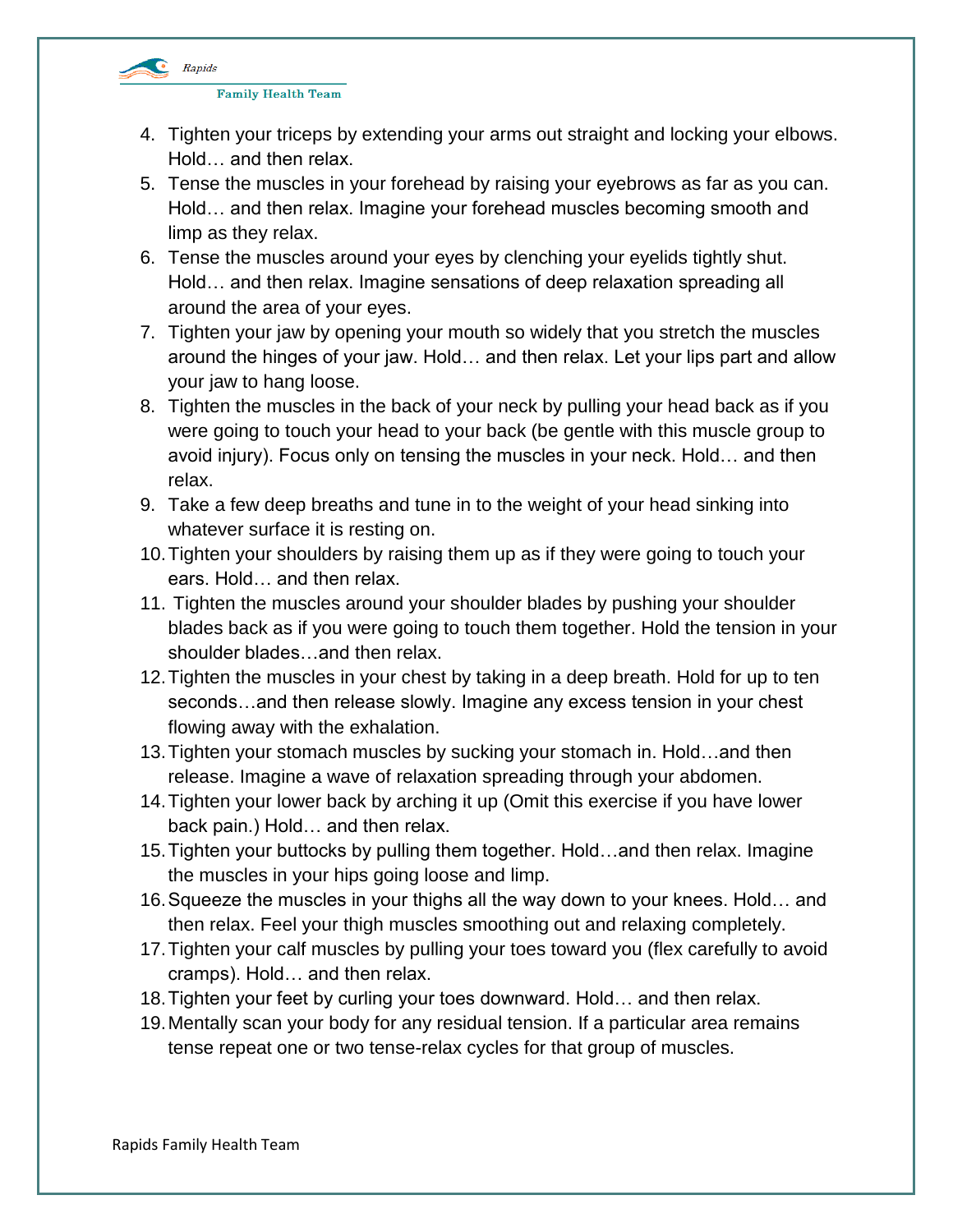

**Family Health Team** 

- 20.Now imagine a wave of relaxation slowly spreading throughout your body, start at your head and gradually penetrating every muscle group all the way down your toes.
- 21.When you feel that you have released the tension in all of your muscles take a few deep breaths and turn to your side (if laying down). Get up slowly.

## **Passive Muscle Relaxation (20 + minutes)**

(taken from "The Anxiety and Phobia Workbook" by E. Bourne)

Generally it is best to assume a laying position for passive muscle relaxation. The idea behind passive muscle relaxation is to focus on each muscle group in sequence – from feet to head – and imagine each group relaxing. The following script will lead you through a passive muscle relaxation exercise.

*Begin by taking two or three deep, abdominal breaths and let yourself settle back into the chair, bed, or wherever you happen to be right now. Make yourself fully comfortable. Let this be a time just for yourself, putting aside all worries and concerns of the day and making this a time just for you.*

*Let each part of your body begin to relax, starting with your feet. Just imagine your feet letting go and relaxing right now. Let go of any excess tension in your feet. Just imagine the tension draining away.*

*As your feet are relaxing, imagine relaxation moving up into your calves. Let the muscles in your calves unwind and loosen up and let go. Allow any tension you're feeling in your calves to just drain away easily and quickly.*

*Now as your calves are relaxing, allow relaxation to move up into your thighs. Let the muscles in your thighs unwind and smooth out and relax completely. You might begin to feel your legs from your waist down to your feet becoming more and more relaxed. You might notice your legs becoming heavy as they relax more and more.*

*Continue now and let relaxation move into your hips. Feel any excess tension in your hips dissolve and flow away.*

*Soon you might allow relaxation to move into your stomach area. Just let go of any stress in your stomach area – let it all go right now, imagining deep sensations of relaxation spreading all around your abdomen.*

*As your stomach is relaxing, continue to allow relaxation to move up into your chest. All the muscles in your chest can unwind and loosen up and let go. Each time you exhale, imagine breathing away any remaining tension in your chest until your chest feels* 

Rapids Family Health Team